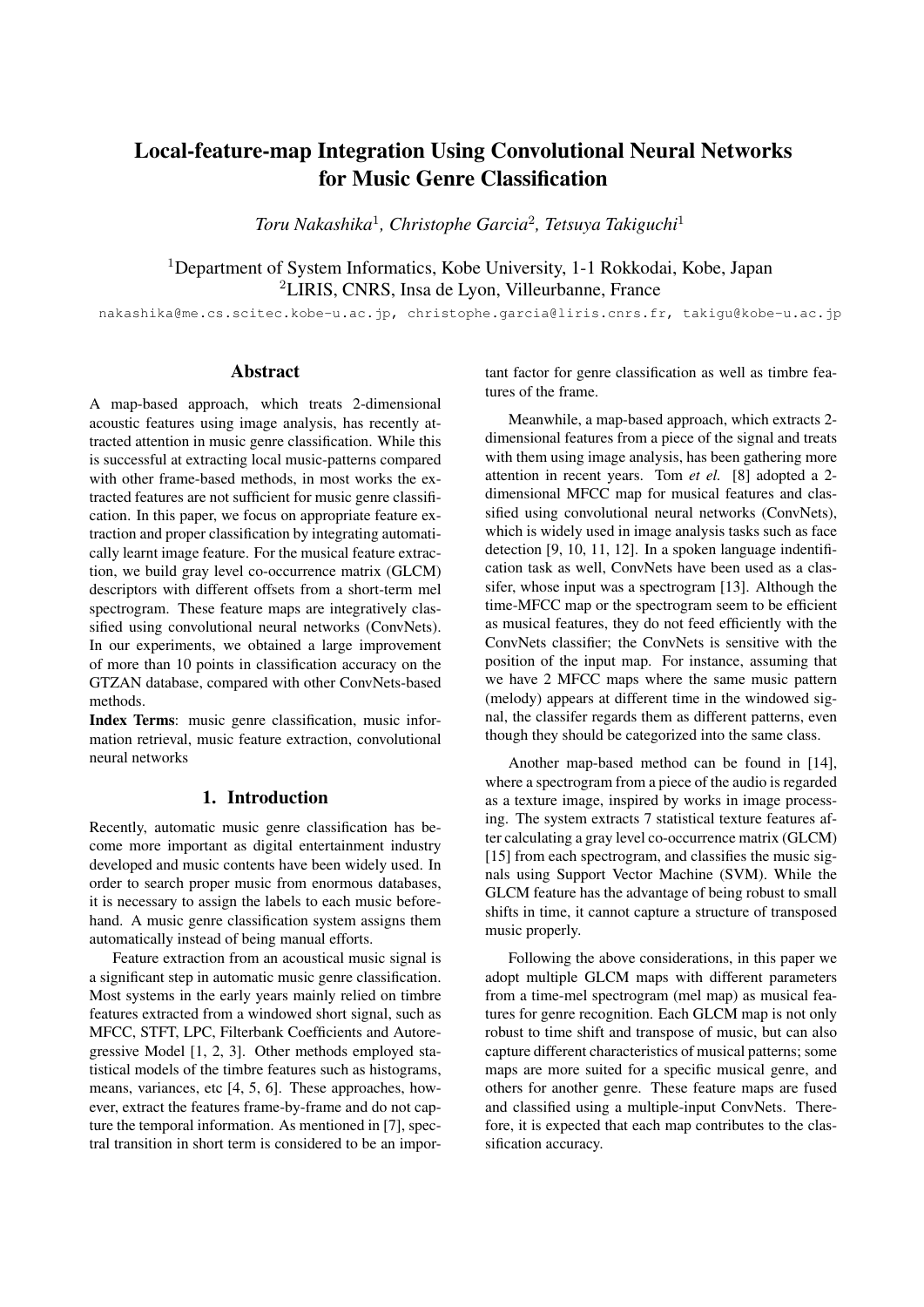(a) Spectral changes in the time-frequency domain



(b) Spectral changes in the time-mel domain



Figure 1: Comparison of spectral changes with time and pitch shifts. Each image represents a spectrogram in (a) or a mel map in (b) of a base melody (middle), a timeshifted melody (right) or a transposed melody (left). The circles in an image indicate spatial relationship of the musical tones.

## 2. Local feature map — GLCM

In this paper we attempt to extract musical patterns for genre classification based on gray level co-occurrence matrix (GLCM) [15], which is a one of well-known texture descriptors in image analysis, from a short-term lowresolution-in-time mel map. The GLCM encodes how often different combinations of gray levels between two pixels occur in an image. In our experiments we quantized mel maps with 16 levels (gray levels: 0*∼*15), and only use gray levels of 1 to 15 for the GLCM calculation in order to concentrate on note events rather than rest events. The spatial relationship between pixels is defined in terms of distance *d* and angle *θ*. In our approach, various GLCMs with different parameters cooperatively capture local music patterns: spatial relationships between musical tones in time-mel plane. We tried several values of *d* with  $\theta$  fixed in pre-experiments, and  $d = 1$  was best performed. This is understandable considering that bigrams or a left-to-right HMM, where adjacent two elements are connected, achieve great success in natural language processing or in speech recognition.

The GLCM calculated from a mel map has more efficient characteristics for genre classification than GLCM from a normal spectrogram. Suppose that we have 3 musical patterns in a windowed signal: a base melody, a time-shifted and a transposed version (Figure 1). These 3 examples are musically the same patterns and should be regarded as the same genre. The GLCM from a spectrogram, however, could misrecognize the transposed



Figure 2: The proposed ConvNets architecture.  $C_{m\to n}^{p\times q}$ and  $C_m^{p \times q}$  represent convolutional operations with convolution kernels of size  $p \times q$ .  $S_{m \to n}^{p \times q}$  and  $S_{m}^{p \times q}$  are subsampling operations with  $p \times q$  kernels. The layers corresponding to  $C_{m \to n}^{p \times q}$  or  $S_{m \to n}^{p \times q}$  are fully connected; otherwise connected 1 by 1.  $i \times j \otimes k$  above each layer means that the layer has *k* maps of size  $i \times j$ .

melody as a different genre because the spatial relationship between musical tones varies in the spectrogram. This is not the case with a GLCM from a mel map.

### 3. Integrative classifier — ConvNets

Convolutional Neural Networks (ConvNets), proposed by LeCun et al. [9], have shown great performances in various computer vision applications, such as handwritten character recognition [9], facial analysis [10], videoOCR [11], or vision-based navigation [12]. ConvNets consist of a pipeline of convolution and pooling operations followed by a multi-layer perceptron. They tightly couples local feature extraction, global model construction and classification in a single architecture where all parameters are learnt conjointly using backpropagation.

The proposed model of ConvNet, illustrated in Figure 2, is designed for multiple inputs of *M* different GLCM maps, based on convolutional filters layers interspersed with non-linear activation functions and spatial feature pooling operations (sub-sampling layers). Convolutional layers  $C_{m\to n}^{p\times q}$  (or  $C_{m}^{p\times q}$ ) contain a given number of planes. Each unit in a plane receives input from a small neighborhood (local receptive field) in the planes of the previous layer. Each plane can be considered as a feature map that has a fixed feature detector, that corresponds to a convolution with a trainable mask of size  $p \times q$ , applied over the planes in the previous layer. A trainable bias is added to the results of each convolutional mask, and a hyperbolic tangent function, used as an activation function, is applied. Multiple planes are used in each layer so that multiple features can be detected. Once a feature has been detected, its exact location is less important. Hence, each convolutional layer  $C_{m\to n}^{p\times q}$  is typically followed by a pooling layer  $S_m^{p \times q}$  that computes the average values over a neighborhood  $p \times q$  in each feature map, multiplies it by a trainable coefficient, adds a trainable bias,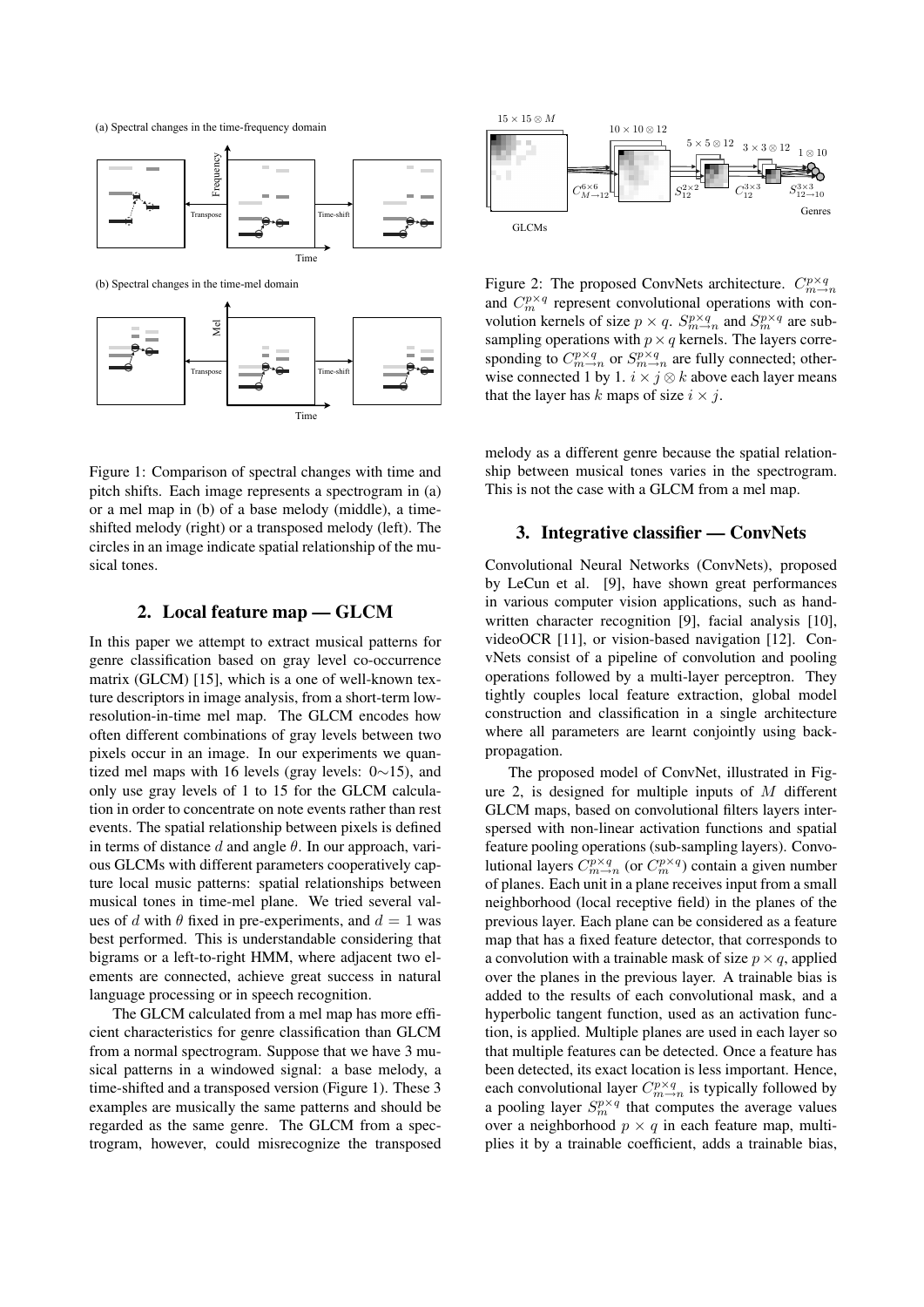Table 1: Features and GLCM parameters for validation.

| Feature map     | Base map    |   |   |              |
|-----------------|-------------|---|---|--------------|
| i-GLCM          | mel map     | 4 |   |              |
| GLCM(a)         | mel map     |   |   | $0^{\circ}$  |
| GLCM(b)         | mel map     |   |   | $45^{\circ}$ |
| GLCM(c)         | mel map     |   |   | $90^{\circ}$ |
| GLCM(d)         | mel map     |   | 1 | $135^\circ$  |
| $s$ -GLCM $(a)$ | spectrogram |   |   | ∩°           |
| <b>MFCCM</b>    |             |   |   |              |

and passes the result through an activation function.

The last layer is a classical perceptron of 10 neurons, that outputs likelihoods for the corresponding genres with values between 0 and 1. The genre with the highest likelihood is adopted as the classification result for the corresponding input block of the signal.

The proposed ConvNet is trained in a supervised way with the classical error backprop algorithm that minimizes the mean square error between obtained and desired outputs over the training set.

#### 4. Experiments

#### 4.1. Setup

We conducted 10-musical-genres-classification experiments using GTZAN dataset [16], which is widely used in this task. The dataset contains 100 songs for each of the following musical genres: Blues, Classical, Country, Disco, Hiphop, Jazz, Metal, Pop, Reggae and Rock. Each song is recorded during 30 seconds with a sampling rate of 22050 Hz at 16 bit. In our experiments we use randomly-selected 90 songs from each genre for the training set (in total 900 songs) and the rest for validation (100 songs).

To evaluate the effectiveness of integrated GLCM features of a mel map ("i-GLCM"), we made a comparison with various features as shown in Table 1. The "i-GLCM" consists of 4 different GLCM maps ("GLCM(a)*∼*(d)" for different angles *θ*). For the GLCM calculation, we divided the signal into short-term pieces of 4 seconds with 2 seconds overlapping (we got 14 pieces from a signal). Then, the mel maps for each piece were calculated with a frame-length of 125 *ms* without overlap and filterbank-channels of 40 (the size of the map is  $40 \times 32$ ). For "s-GLCM(a)" the spectrogram was calculated with a frame-length of 186 *ms* with 50% overlap.

We also compared to the accuracy of time-MFCC map ("MFCCM"). In our experimental settings, each 40 coefficients MFCC frame of length 40 *ms* with 50% overlap was obtained from the signal. This map was divided into 30 sub-maps, each of which spans 1 second (of size  $40 \times 50$ , for training and validation.

In our experiments ConvNets for "i-GLCM" and for individual GLCM map have the same architecture as de-

Table 2: Classification accuracy of each method.

| Feature map     | Acc. $(\%)$ | Adapt. $(\%)$ | <b>MSE</b> |
|-----------------|-------------|---------------|------------|
| i-GLCM          | 72.00       | 53.42         | 0.246584   |
| GLCM(a)         | 43.00       | 40.66         | 0.292312   |
| GLCM(b)         | 36.00       | 34.17         | 0.313291   |
| GLCM(c)         | 59.00       | 41.97         | 0.286872   |
| GLCM(d)         | 38.00       | 34.10         | 0.313272   |
| $s$ -GLCM $(a)$ | 37.00       | 42.19         | 0.296918   |
| <b>MFCCM</b>    | 60.20       | 48.51         | 0.277792   |



Figure 3: MSE curve over 400 iterations.

scribed in Figure 2. For "MFCCM", the ConvNets architecture has the following layers:  $C_{1\to 12}^{10\times 10}$ ,  $S_{12}^{4\times 4}$ ,  $C_{12\to 12}^{3\times 3}$ and  $S_{12\rightarrow10}^{2\times3}$ .

Since each data is short term, there occur difficultto-classify inappropriate data such as a blank map or a few-notes map. To avoid this we evaluate each method through a majority voting scheme. The final class assigned to a song is the one which was found for the majority of the blocks in the song.

#### 4.2. Evaluation

Experimental results are summarized in Table 2 with 3 measures: classification accuracy by majority voting on validation set ("Acc."), block-level accuracy (adaptation) on training set ("Adapt.") and mean square error for validation set ("MSE") after 400 iterations of ConvNets. Figure 3 illustrates the convergence of the mean square error on training. As shown in Table 2 and Figure 3, integrated GLCM maps achieved desirable performance on all measures not only compared to a mfcc map but also compared to any other individual GLCM maps. It is especially notable that "i-GLCM" overcomes "MFCCM" on accuracy in spite of having smaller number of feature dimensions. We can say that these interesting results are